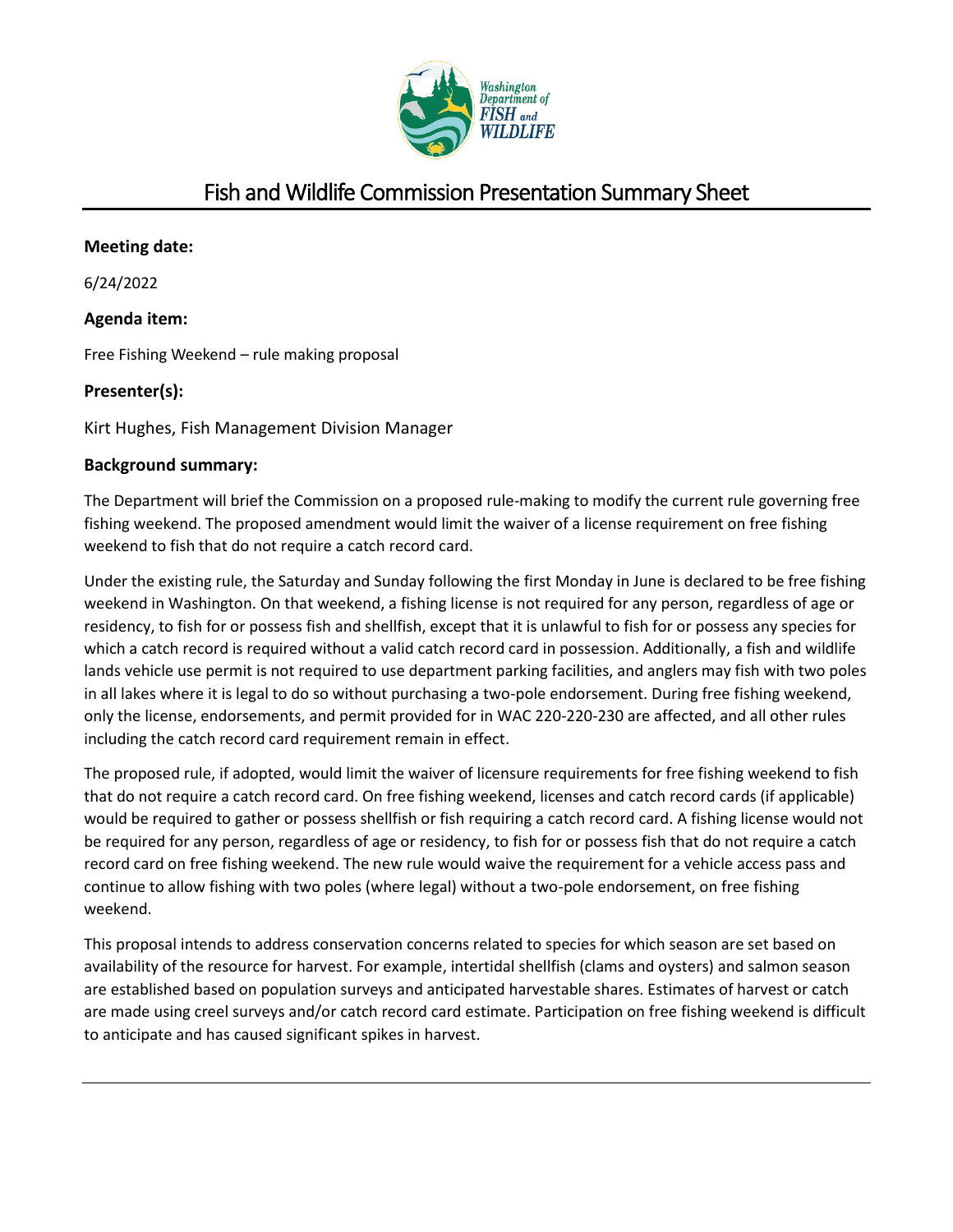# **Staff recommendation:**

Briefing and Public comment.

## **Policy issue(s) and expected outcome:**

None at this time.

#### **Fiscal impacts of agency implementation:**

na

#### **Public involvement process used and what you learned:**

Noticed to public on WDFW website and in Washington State Register.

# **Action requested and/or proposed next steps:**

Provide relevant guidance to department staff.

#### **Draft motion language:**

None at this time, final action is scheduled for the July 15, 2022 meeting of the Commission.

## **Post decision communications plan:**

Update information in Free Fishing Weekend on WDFW website and in the Fishing Pamphlet.

*Form revised 1-20-21*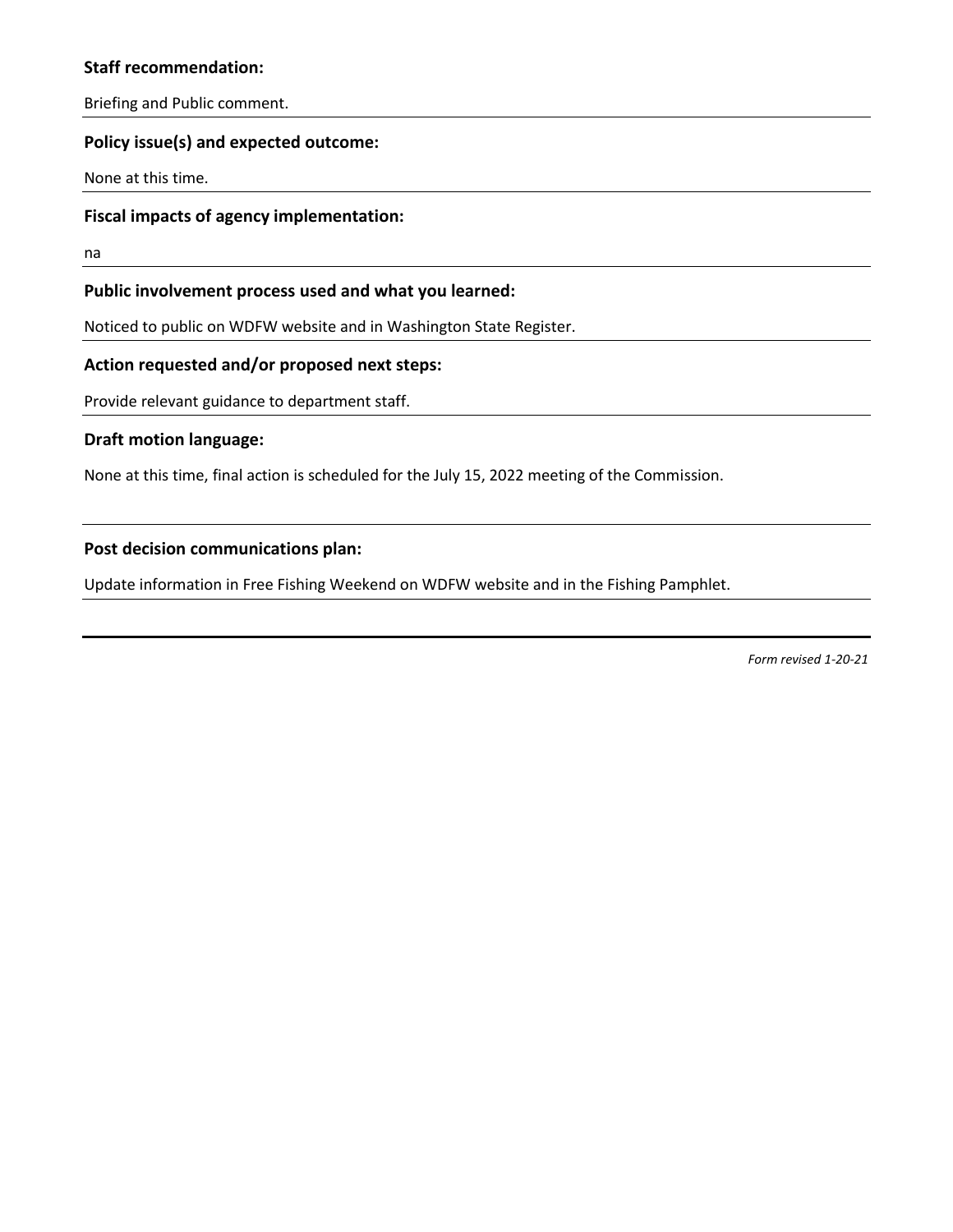**CODE REVISER USE ONLY**

OFFICE OF THE CODE REVISER **STATE OF WASHINGTON FILED** 

DATE: March 22, 2022

**WSR 22-07-098** 

TIME: 1:37 PM

| <b>PROPOSED RULE MAKING</b> |  |  |
|-----------------------------|--|--|
|-----------------------------|--|--|



# **CR-102 (December 2017) (Implements RCW 34.05.320)**

Do **NOT** use for expedited rule making

| Agency: Washington Department of Fish and Wildlife ({2022-04)                                                                                                                                                                                                                                                                                                                                                                                                                                                                                                                                                                                                                                                                                                 |                                                                                                                                                                                                                                                                                                                               |  |  |  |
|---------------------------------------------------------------------------------------------------------------------------------------------------------------------------------------------------------------------------------------------------------------------------------------------------------------------------------------------------------------------------------------------------------------------------------------------------------------------------------------------------------------------------------------------------------------------------------------------------------------------------------------------------------------------------------------------------------------------------------------------------------------|-------------------------------------------------------------------------------------------------------------------------------------------------------------------------------------------------------------------------------------------------------------------------------------------------------------------------------|--|--|--|
| $\boxtimes$ Original Notice                                                                                                                                                                                                                                                                                                                                                                                                                                                                                                                                                                                                                                                                                                                                   |                                                                                                                                                                                                                                                                                                                               |  |  |  |
| □ Supplemental Notice to WSR _____                                                                                                                                                                                                                                                                                                                                                                                                                                                                                                                                                                                                                                                                                                                            |                                                                                                                                                                                                                                                                                                                               |  |  |  |
| □ Continuance of WSR                                                                                                                                                                                                                                                                                                                                                                                                                                                                                                                                                                                                                                                                                                                                          |                                                                                                                                                                                                                                                                                                                               |  |  |  |
| ⊠ Preproposal Statement of Inquiry was filed as WSR 22-03-089 ; or                                                                                                                                                                                                                                                                                                                                                                                                                                                                                                                                                                                                                                                                                            |                                                                                                                                                                                                                                                                                                                               |  |  |  |
| □ Expedited Rule Making--Proposed notice was filed as WSR _____; or<br>$\Box$ Proposal is exempt under RCW 34.05.310(4) or 34.05.330(1); or                                                                                                                                                                                                                                                                                                                                                                                                                                                                                                                                                                                                                   |                                                                                                                                                                                                                                                                                                                               |  |  |  |
|                                                                                                                                                                                                                                                                                                                                                                                                                                                                                                                                                                                                                                                                                                                                                               |                                                                                                                                                                                                                                                                                                                               |  |  |  |
| Title of rule and other identifying information: (describe subject) Free Fishing Weekend: proposed amendments to WAC<br>220-220-230 to address changes in types of fishing that are "free" to fishing without a state license.                                                                                                                                                                                                                                                                                                                                                                                                                                                                                                                                |                                                                                                                                                                                                                                                                                                                               |  |  |  |
| Hearing location(s):                                                                                                                                                                                                                                                                                                                                                                                                                                                                                                                                                                                                                                                                                                                                          |                                                                                                                                                                                                                                                                                                                               |  |  |  |
| Date:<br>Time:<br>Location: (be specific)                                                                                                                                                                                                                                                                                                                                                                                                                                                                                                                                                                                                                                                                                                                     | Comment:                                                                                                                                                                                                                                                                                                                      |  |  |  |
| 8:00a.m.<br>Webinar<br>June 23-25, 2022                                                                                                                                                                                                                                                                                                                                                                                                                                                                                                                                                                                                                                                                                                                       | This meeting will take place by webinar. The public may<br>participate in the meeting. Registration is required to testify<br>at the public hearing. Registration deadlines and registration<br>forms are available at<br>http://wdfw.wa.gov/about/commission/meetings or<br>contact the Commission office at (360) 902-2267. |  |  |  |
| Date of intended adoption: July 2022 (Note: This is NOT the effective date)                                                                                                                                                                                                                                                                                                                                                                                                                                                                                                                                                                                                                                                                                   |                                                                                                                                                                                                                                                                                                                               |  |  |  |
| Submit written comments to:                                                                                                                                                                                                                                                                                                                                                                                                                                                                                                                                                                                                                                                                                                                                   |                                                                                                                                                                                                                                                                                                                               |  |  |  |
| Name: WDFW Fish Program                                                                                                                                                                                                                                                                                                                                                                                                                                                                                                                                                                                                                                                                                                                                       |                                                                                                                                                                                                                                                                                                                               |  |  |  |
| Address: n/a                                                                                                                                                                                                                                                                                                                                                                                                                                                                                                                                                                                                                                                                                                                                                  |                                                                                                                                                                                                                                                                                                                               |  |  |  |
| Email: FreeFishing102@PublicInput.com                                                                                                                                                                                                                                                                                                                                                                                                                                                                                                                                                                                                                                                                                                                         |                                                                                                                                                                                                                                                                                                                               |  |  |  |
| Fax: voicemail comments: 855-925-2801 Project code 2906                                                                                                                                                                                                                                                                                                                                                                                                                                                                                                                                                                                                                                                                                                       |                                                                                                                                                                                                                                                                                                                               |  |  |  |
| Other: website portal: https://publicinput.com/FreeFishing102                                                                                                                                                                                                                                                                                                                                                                                                                                                                                                                                                                                                                                                                                                 |                                                                                                                                                                                                                                                                                                                               |  |  |  |
| By (date) June 28, 2022                                                                                                                                                                                                                                                                                                                                                                                                                                                                                                                                                                                                                                                                                                                                       |                                                                                                                                                                                                                                                                                                                               |  |  |  |
| Assistance for persons with disabilities:                                                                                                                                                                                                                                                                                                                                                                                                                                                                                                                                                                                                                                                                                                                     |                                                                                                                                                                                                                                                                                                                               |  |  |  |
| Contact Title VI/ADA Compliance Coordinator<br>Phone: 360-902-2349, TTY (711)                                                                                                                                                                                                                                                                                                                                                                                                                                                                                                                                                                                                                                                                                 |                                                                                                                                                                                                                                                                                                                               |  |  |  |
| Fax: n/a                                                                                                                                                                                                                                                                                                                                                                                                                                                                                                                                                                                                                                                                                                                                                      |                                                                                                                                                                                                                                                                                                                               |  |  |  |
| <b>TTY: 711</b>                                                                                                                                                                                                                                                                                                                                                                                                                                                                                                                                                                                                                                                                                                                                               |                                                                                                                                                                                                                                                                                                                               |  |  |  |
| Email: Title6@dfw.wa.gov                                                                                                                                                                                                                                                                                                                                                                                                                                                                                                                                                                                                                                                                                                                                      |                                                                                                                                                                                                                                                                                                                               |  |  |  |
| Other: https://wdfw.wa.gov/accessibility/requests-accommodation                                                                                                                                                                                                                                                                                                                                                                                                                                                                                                                                                                                                                                                                                               |                                                                                                                                                                                                                                                                                                                               |  |  |  |
| By (date) June 28, 2022                                                                                                                                                                                                                                                                                                                                                                                                                                                                                                                                                                                                                                                                                                                                       |                                                                                                                                                                                                                                                                                                                               |  |  |  |
| Purpose of the proposal and its anticipated effects, including any changes in existing rules:<br>The proposed amendment would limit the waiver of a license requirement on free fishing weekend to fish that do not require a<br>catch record card. The amendment would prohibit fishing for or possessing (1) shellfish and (2) fish that require a catch<br>record card on free fishing weekend, unless the fisher or harvester possesses an appropriate license (if otherwise required).<br>Under the existing rule, the Saturday and Sunday following the first Monday in June is declared to be free fishing weekend in<br>Washington. On that weekend, a fishing license is not required for any person, regardless of age or residency, to fish for or |                                                                                                                                                                                                                                                                                                                               |  |  |  |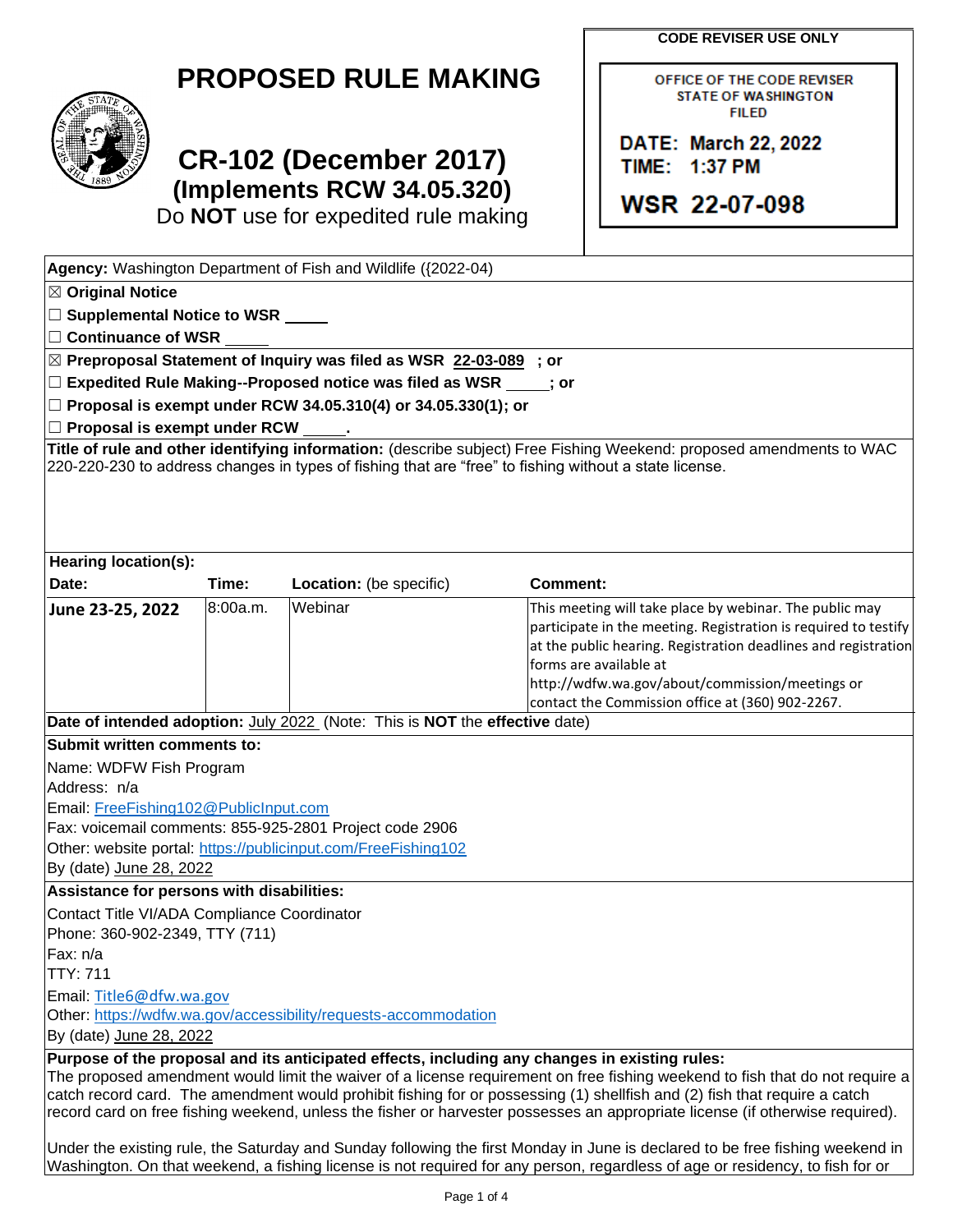possess fish and shellfish, except that it is unlawful to fish for or possess any species for which a catch record is required without a valid catch record card in possession. Additionally, a fish and wildlife lands vehicle use permit is not required to use department parking facilities, and anglers may fish with two poles in all lakes where it is legal to do so without purchasing a two-pole endorsement. During free fishing weekend, only the license, endorsements, and permit provided for in WAC 220- 220-230 are affected, and all other rules including the catch record card requirement remain in effect.

The proposed rule, if adopted, would limit the waiver of licensure requirements for free fishing weekend to fish that do not require a catch record card. On free fishing weekend, licenses and catch record cards (if applicable) would be required to gather or possess shellfish or fish requiring a catch record card. A fishing license would not be required for any person, regardless of age or residency, to fish for or possess fish that do not require a catch record card on free fishing weekend. The new rule would waive the requirement for a vehicle access pass and continue to allow fishing with two poles (where legal) without a two-pole endorsement, on free fishing weekend.

#### **Reasons supporting proposal:**

Amendments being considered are intended to address management and conservation concerns related to accounting of fish harvesting. Historically, free fishing weekend has led to high levels of harvest of shellfish, which limits other opportunities throughout the year. In addition, the lack of a licensure requirement for fish that require catch records has led to challenges regarding catch accounting.

**Statutory authority for adoption:** RCW 77.04.012, RCW 77.04.055, RCW 77.12.047, RCW 77.32.010, RCW 77.32.025, RCW 77.32.090.

**Statute being implemented:** RCW 77.32.025, RCW 77.12.047

#### **Is rule necessary because of a:**

| Federal Law?                   | □ Yes ⊠ No |  |
|--------------------------------|------------|--|
| <b>Federal Court Decision?</b> | □ Yes ⊠ No |  |
| State Court Decision?          | □ Yes ⊠ No |  |
| $f_{VOR}$ $CITATIONF$          |            |  |

If yes, CITATION:

**Agency comments or recommendations, if any, as to statutory language, implementation, enforcement, and fiscal matters:** n/a

|                                |                                           | <b>Name of proponent:</b> (person or organization) Washington Department of Fish and Wildlife | $\Box$ Private<br>$\Box$ Public |
|--------------------------------|-------------------------------------------|-----------------------------------------------------------------------------------------------|---------------------------------|
|                                | Name of agency personnel responsible for: |                                                                                               | $\boxtimes$ Governmental        |
|                                | <b>Name</b>                               | Office Location                                                                               | Phone                           |
| Drafting:                      | Kirt Hughes                               | Kirt.hughes@dfw.wa.gov                                                                        | 360 480-2421                    |
| Implementation:                | Kelly Cunningham                          | Kelly.cunningham@dfw.wa.gov                                                                   | 360 902-2325                    |
| <b>Enforcement:</b>            | Chief Steve Bear                          | Steve.bear@dfw.wa.gov                                                                         | 360 902-2373                    |
| If yes, insert statement here: |                                           | Is a school district fiscal impact statement required under RCW 28A.305.135?                  | $\boxtimes$ No<br>Yes           |

The public may obtain a copy of the school district fiscal impact statement by contacting:

Name: Address: Phone: Fax: TTY: Email:

Other: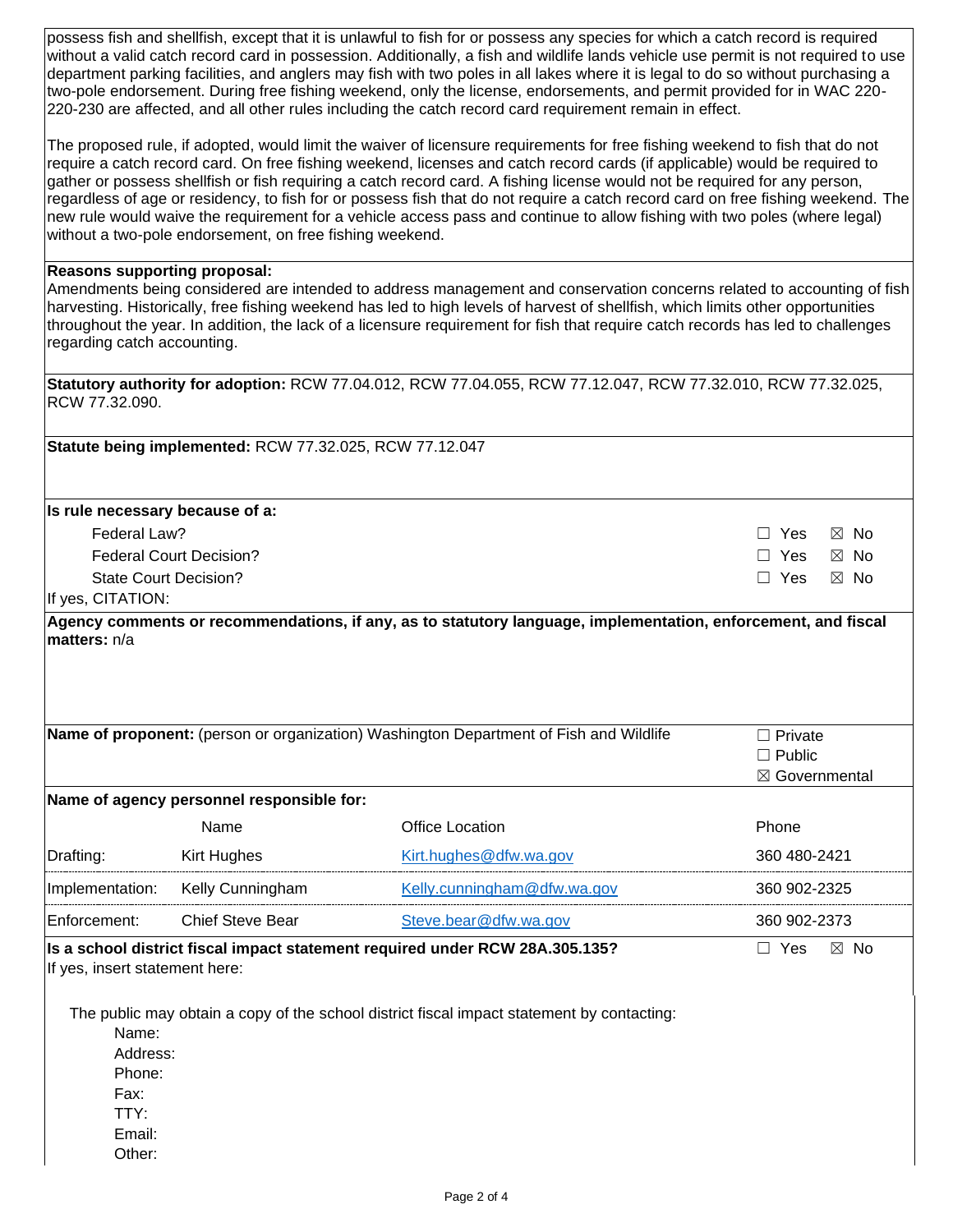| Is a cost-benefit analysis required under RCW 34.05.328?<br>$\Box$ Yes: A preliminary cost-benefit analysis may be obtained by contacting:<br>Name:<br>Address:<br>Phone:<br>Fax:<br>TTY:<br>Email:                                                 |
|-----------------------------------------------------------------------------------------------------------------------------------------------------------------------------------------------------------------------------------------------------|
|                                                                                                                                                                                                                                                     |
|                                                                                                                                                                                                                                                     |
|                                                                                                                                                                                                                                                     |
|                                                                                                                                                                                                                                                     |
|                                                                                                                                                                                                                                                     |
|                                                                                                                                                                                                                                                     |
|                                                                                                                                                                                                                                                     |
|                                                                                                                                                                                                                                                     |
| Other:                                                                                                                                                                                                                                              |
| Please explain: This proposal does not require a cost benefit analysis under RCW 34.05.328(5)(i)<br>$\boxtimes$ No:                                                                                                                                 |
| Regulatory Fairness Act Cost Considerations for a Small Business Economic Impact Statement:                                                                                                                                                         |
| This rule proposal, or portions of the proposal, may be exempt from requirements of the Regulatory Fairness Act (see<br>chapter 19.85 RCW). Please check the box for any applicable exemption(s):                                                   |
| $\Box$ This rule proposal, or portions of the proposal, is exempt under RCW 19.85.061 because this rule making is being<br>adopted solely to conform and/or comply with federal statute or regulations. Please cite the specific federal statute or |
| regulation this rule is being adopted to conform or comply with, and describe the consequences to the state if the rule is not                                                                                                                      |
| adopted.                                                                                                                                                                                                                                            |
| Citation and description:                                                                                                                                                                                                                           |
| $\Box$ This rule proposal, or portions of the proposal, is exempt because the agency has completed the pilot rule process                                                                                                                           |
| defined by RCW 34.05.313 before filing the notice of this proposed rule.                                                                                                                                                                            |
| $\Box$ This rule proposal, or portions of the proposal, is exempt under the provisions of RCW 15.65.570(2) because it was<br>adopted by a referendum.                                                                                               |
| This rule proposal, or portions of the proposal, is exempt under RCW 19.85.025(3). Check all that apply:                                                                                                                                            |
|                                                                                                                                                                                                                                                     |
| RCW 34.05.310 (4)(b)<br>RCW 34.05.310 (4)(e)<br>П<br>□                                                                                                                                                                                              |
| (Internal government operations)<br>(Dictated by statute)                                                                                                                                                                                           |
| RCW 34.05.310 (4)(c)<br>RCW 34.05.310 (4)(f)<br>$\Box$<br>$\Box$                                                                                                                                                                                    |
| (Incorporation by reference)<br>(Set or adjust fees)                                                                                                                                                                                                |
| RCW 34.05.310 (4)(d)<br>RCW 34.05.310 (4)(g)<br>□<br>ш                                                                                                                                                                                              |
| (Correct or clarify language)<br>((i) Relating to agency hearings; or (ii) process                                                                                                                                                                  |
| requirements for applying to an agency for a license                                                                                                                                                                                                |
| or permit)                                                                                                                                                                                                                                          |
| $\vert\boxtimes\vert$ This rule proposal, or portions of the proposal, is exempt under RCW RCW 19.85.025 (4).                                                                                                                                       |
| Explanation of exemptions, if necessary: The proposed rule applies to recreational fishing opportunities and does not affect                                                                                                                        |
| small businesses.                                                                                                                                                                                                                                   |
| <b>COMPLETE THIS SECTION ONLY IF NO EXEMPTION APPLIES</b>                                                                                                                                                                                           |
|                                                                                                                                                                                                                                                     |
| If the proposed rule is not exempt, does it impose more-than-minor costs (as defined by RCW 19.85.020(2)) on businesses?                                                                                                                            |
| Briefly summarize the agency's analysis showing how costs were calculated.<br>$\Box$ No                                                                                                                                                             |
| Calculations show the rule proposal likely imposes more-than-minor cost to businesses, and a small business<br>$\Box$ Yes<br>economic impact statement is required. Insert statement here:                                                          |
|                                                                                                                                                                                                                                                     |
| The public may obtain a copy of the small business economic impact statement or the detailed cost calculations by                                                                                                                                   |
| contacting:                                                                                                                                                                                                                                         |
| Name:                                                                                                                                                                                                                                               |
| Address:                                                                                                                                                                                                                                            |
| Phone:                                                                                                                                                                                                                                              |
| Fax:                                                                                                                                                                                                                                                |
| TTY:                                                                                                                                                                                                                                                |
| Email:                                                                                                                                                                                                                                              |
| Other:                                                                                                                                                                                                                                              |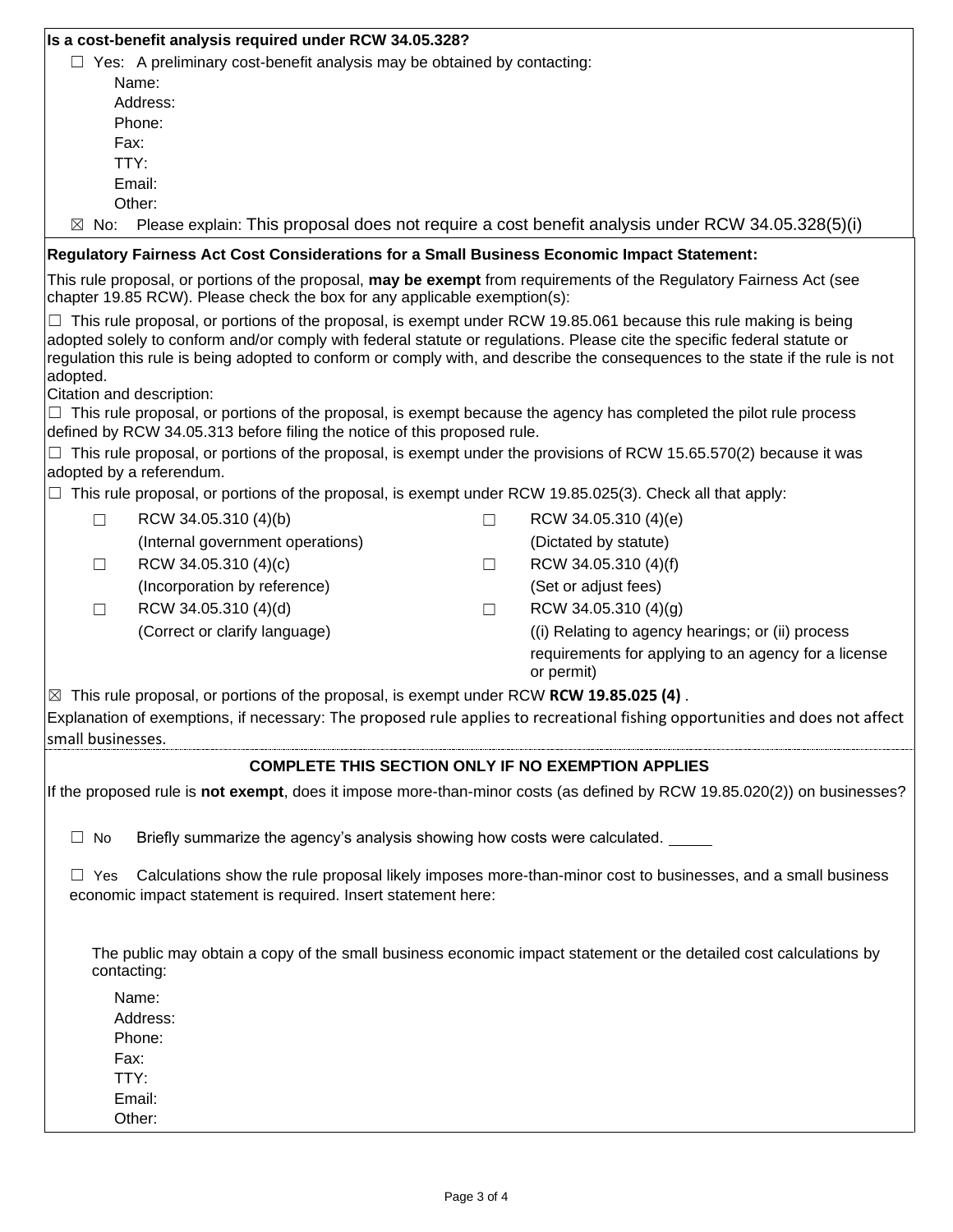| Date: 3/22/2022                        | Signature: |
|----------------------------------------|------------|
| Name: Annie Szvetecz                   | an mi      |
| <b>Title: Agency Rules Coordinator</b> |            |